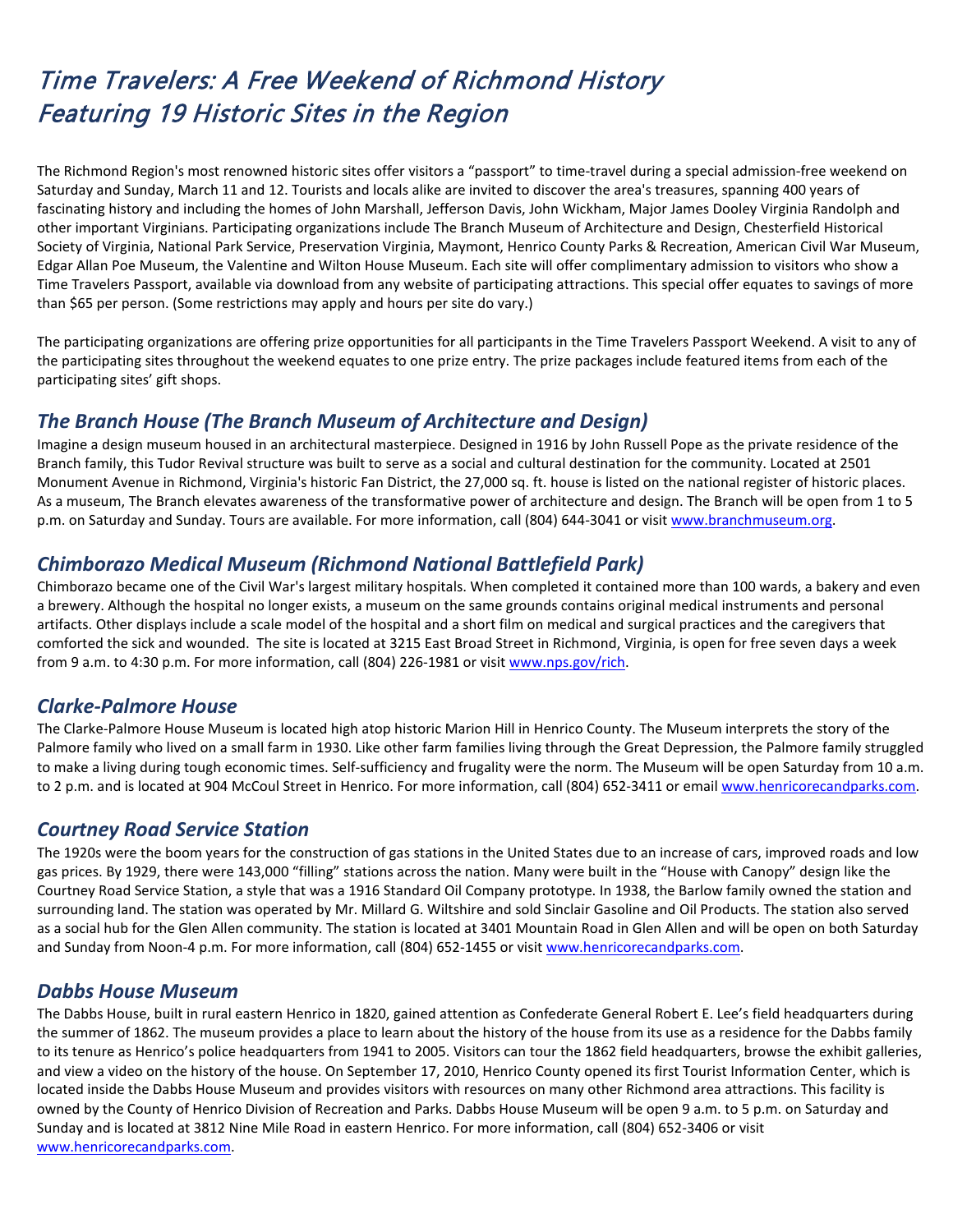## *Deep Run Historic School*

This two-room schoolhouse opened in 1902. Its predecessor, Stand Spring School, had been destroyed by fire the previous year. The school was in use until 1911 offering seven grades of instruction. By folding the center wall of doors the space converted into one large room for weekly square dances for the entire community. The County of Henrico moved the school to its current location at 3401 Pump Road from Three Chopt Road in 1996. The school will be open from Noon to 4 p.m. on both Saturday and Sunday. For more information call (804) 652 1455 or visit [www.henricorecandparks.com.](http://www.henricorecandparks.com/)

#### *The John Marshall House*

The John Marshall House, built in 1790 in the fashionable Court End neighborhood of Richmond, was the home of the "Great Chief Justice" for forty-five years. Listed on the National and Virginia historic registers, The John Marshall House has undergone remarkably few changes since Marshall's lifetime. The property remained in the Marshall family until 1911. It is currently owned and operated by Preservation Virginia. Visitors can enjoy walk-through tours with stationed guides, stroll the newly renovated garden and visit the Museum Shop. The John Marshall House will be open 10 a.m. to 5 p.m. on Saturday and 12 to 5 p.m. on Sunday and is located at 818 East Marshall Street in Richmond. For more information, call (804) 648-7998 or visit [www.preservationvirginia.com.](http://www.preservationvirginia.com/)

## *Maggie L. Walker National Historic Site*

Businesswoman. Leader. Civil rights activist. Maggie L. Walker was all these things, and more. A tour of her home highlights her achievements and reminds us of the obstacles she overcame to emerge as an inspirational figure in the early twentieth century. The Maggie L. Walker National Historic Site is located at 600 N. 2nd Street in Richmond, Virginia, is open Tuesday through Saturday from 9 a.m. to 5 p.m. (9 a.m. to 4:30 p.m. in winter), with tours of her home available daily, and is free of charge. Reservations are suggested for groups of six or more. For more information, call (804) 771-2017 ext. 0 or visit [www.nps.gov/mawa.](http://www.nps.gov/mawa)

#### *Maymont*

Maymont, a 100-acre American estate, was the home of New South business leader James Dooley and his wife Sallie from 1893 through 1925 and an extraordinary gift to the city of Richmond. Marvel at the 21 restored rooms that offer an unusually complete depiction of upstairs-downstairs life in the Gilded Age. The opulent upstairs interiors are adorned with Tiffany stained glass, frescoed ceilings and other sumptuous detailing and filled with original furnishings and artwork. Downstairs service rooms tell the story of household tasks and technology and the challenges of working in domestic service during the Jim Crow era. The surrounding landscape features Italian and Japanese gardens, magnificent trees, and a carriage display as well as Virginia wildlife exhibits, a Children's Farm and the Robins Nature & Visitor Center. Maymont Mansion will be open 12 to 5 p.m. on Saturday and Sunday (Grounds are open 10 a.m. to 5 p.m.) and is located at 1700 Hampton Street in the heart of Richmond. For more information, call (804) 358-7166, ext. 310 or visi[t www.maymont.org.](https://t.e2ma.net/click/hg5zp/t1tix/h8eiod)

## *Magnolia Grange, Chesterfield County Museum and 1892 Historic Jail*

Built in 1822 by William Winfree, Magnolia Grange is a handsome Federal-style plantation house named for the circle of magnolia trees that once graced its front lawn. Noted for its distinctive architecture, the mansion contains elaborate ceiling medallions, as well as sophisticated carvings on mantels, doorways and window frames. The house has been carefully restored to its 1820s look and feel. The Chesterfield Museum is a reproduction of the colonial courthouse of 1750. Its collections tell the history of Chesterfield County from prehistoric times through the 20th century. Exhibits include early Indian culture, artifacts from the first iron and coal mines in America, which were in Chesterfield County, early household and farming tools and a country store of the late 19th century. The Old Jail, built in 1892, houses historical exhibits from the county's Police department that are displayed downstairs. Upstairs, visitors may view cells as they were when they housed their last prisoners in 1962. Magnolia Grange, the County Museum and Historic Jail will be open 10 a.m. to 2 p.m. on Saturday and 12 to 4 p.m. on Sunday. Magnolia Grange is located at 10020 Iron Bridge Road; the County Museum and Jail are located nearby at 6813 Mimms Loop in Chesterfield. For more information, call Magnolia Grange at (804) 748-1498, the County Museum and Historic Jail at (804) 768-7311 or visit [www.chesterfieldhistory.com.](https://t.e2ma.net/click/hg5zp/t1tix/1feiod) 

## *Meadow Farm Museum at Crump Park*

Meadow Farm Museum, one of the last remaining 19th century farms in Henrico County, is an 1860 living historical farm focusing on rural Virginia life just before the upheaval of the Civil War. Costumed interpreters provide insights into the lives of Dr. John Mosby Sheppard, the owner of Meadow Farm, his family and those who were enslaved at the farm. Daily and seasonal activities are portrayed in the farmhouse, barn, doctor's office, blacksmith's forge, kitchen, fields and pastures. The Museum also offers a schedule of special events, living history programs, and volunteer opportunities throughout the year. This facility is owned and operated by the County of Henrico Division of Recreation and Parks. Meadow Farm Museum will be open 12 to 4 p.m. on Saturday and Sunday (Grounds are open from dawn to dusk.) and is located at 3400 Mountain Road in old Glen Allen. For more information, call (804) 652-1455 or visit [www.henricorecandparks.com.](http://www.henricorecandparks.com/)

## *The Edgar Allan Poe Museum*

Opened in 1922, Virginia's only literary museum, the Poe Museum in Richmond, boasts the world's finest collection of Edgar Allan Poe's manuscripts, letters, first editions, memorabilia and personal belongings. The Poe Museum provides a retreat into early nineteenth century